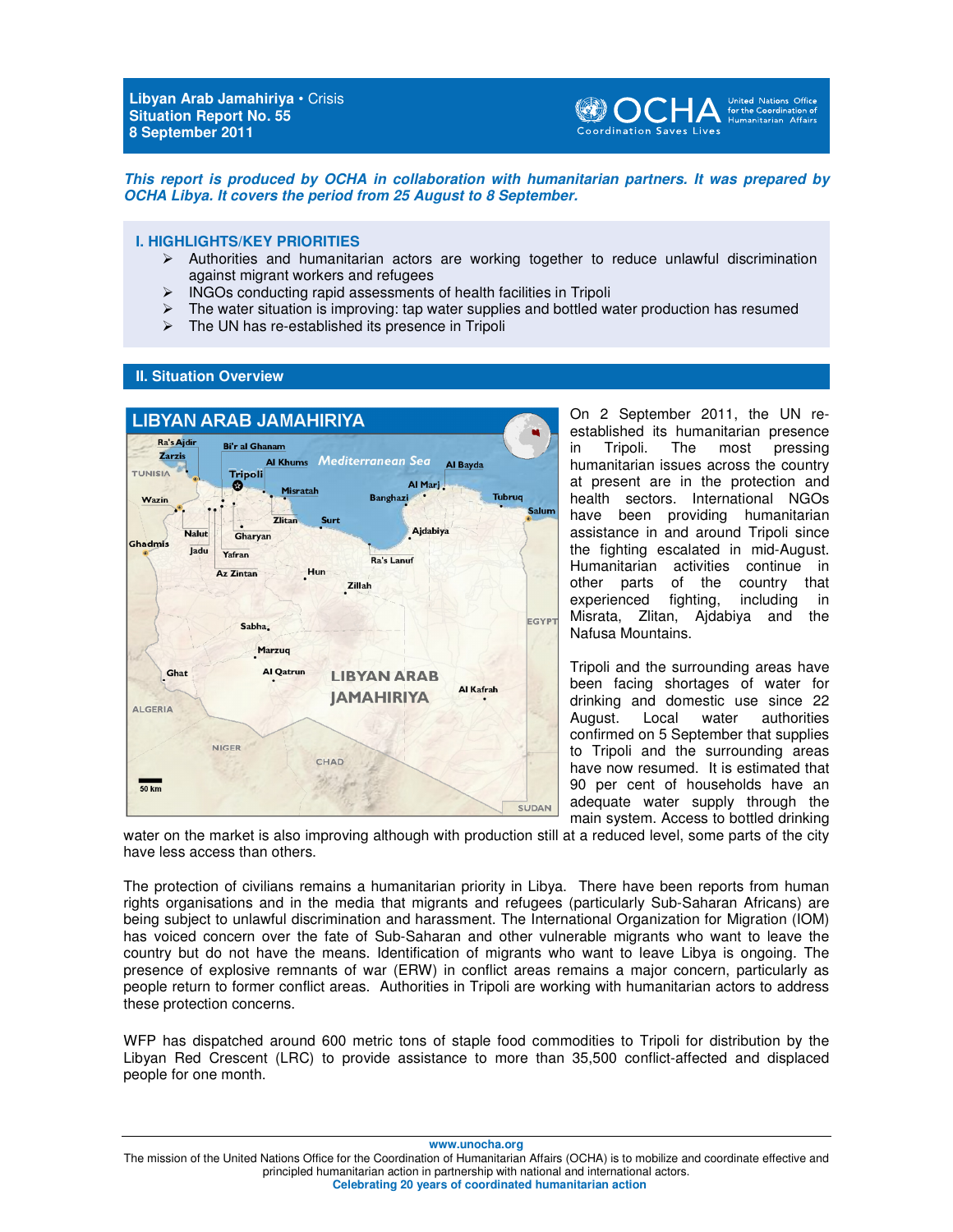# **PROTECTION**

UNHCR has discussed the protection situation of migrant workers and refugees with the National Transitional Council (NTC), highlighting the need for the documentation of these groups, especially those that have been working in Libya for a number of years. The NTC indicated it would be willing to consider issuing documentation. They also welcomed international assistance for registration and profiling of the migrant population. Several international actors have identified various locations where migrants and refugees are gathered and are in need of assistance.

The NTC military released a group of 57 Somali refugees who had been held at a temporary detention centre. UNHCR organised their relocation to a safe haven, where they are being supported with food and medical assistance. UNHCR is hopeful that this will be a model for future releases of vulnerable groups, such as refugees. Obstacles to release, especially the availability of safe havens, were discussed with the NTC, which indicated it will coordinate with the UN and relief organisations to help facilitate the protection of refugees and migrant workers and to find humanitarian solutions.

More than 200 third country nationals were evicted on 4 September from a farm in the Salah ad-Din area in Tripoli. They were subsequently relocated to a nearby industrial site, where they were confronted on 5 September by members of the local community who did not agree to their presence in the neighbourhood. Around half the group was transferred to a facility near Mitiga, and others have gone to the port. The Protection Cluster is monitoring the situation.

IOM continues to register names of people voluntarily willing to return to their home countries. So far a number of Sudanese and Somali families have expressed their willingness to return.

A group of 5,000 IDPs from Tawargha, near Misrata, have been identified in three different areas of Tripoli by the Protection Cluster. They are being registered by the Libyan Red Crescent and receive food assistance from WFP.

### **HEALTH**

In the health sector the main priorities across the country are the treatment of conflict-related injuries (especially in the Tripoli area), equitable access to essential health services for all wounded and conflictaffected people, security of health facilities and health staff, and functionality of health facilities (water and sanitation, electricity, drugs, safe blood and consumables). In addition, post-conflict early recovery planning for the health system is now emerging as a major health priority.

There are no confirmed figures of the number of killed and wounded in Tripoli. The Ministry of Health is currently using the working figure of 3,000 wounded. In addition, INGOs report that an increasing number of war-wounded are being treated in medical facilities in the Nafusa Mountains. The interim health minister has provided a first estimate of the number of casualties since conflict broke out in Libya in February: around 30,000 people have been killed, 50,000 wounded, and around 4,000 people are missing.

Health partners have delivered medicines and equipment to Tripoli to respond to shortages. Additional equipment is en route: WHO is facilitating a shipment of drugs to Tripoli, procured by the health authorities in Libya. The shipment also contains blood donations from Tunisia. Although the central blood bank in Tripoli is functioning, it is experiencing a shortage of consumables and reagents for testing and cross matching.

IOM continues to provide pre-departure fitness-to-travel health checks for migrants scheduled for repatriation. For those with significant medical conditions, the organization facilitates care, treatment and follow-up in local hospitals. Medical escorts are arranged for TCNs with anticipated needs for care during travel, until the TCNs are handed over to family members or a health facility to ensure continued healthcare upon arrival in their home countries. Psychosocial support is provided to displaced migrant workers and their family members in Egypt, Tunisia and Chad.

#### Missions and assessments

**www.unocha.org** 

The mission of the United Nations Office for the Coordination of Humanitarian Affairs (OCHA) is to mobilize and coordinate effective and principled humanitarian action in partnership with national and international actors. **Celebrating 20 years of coordinated humanitarian action**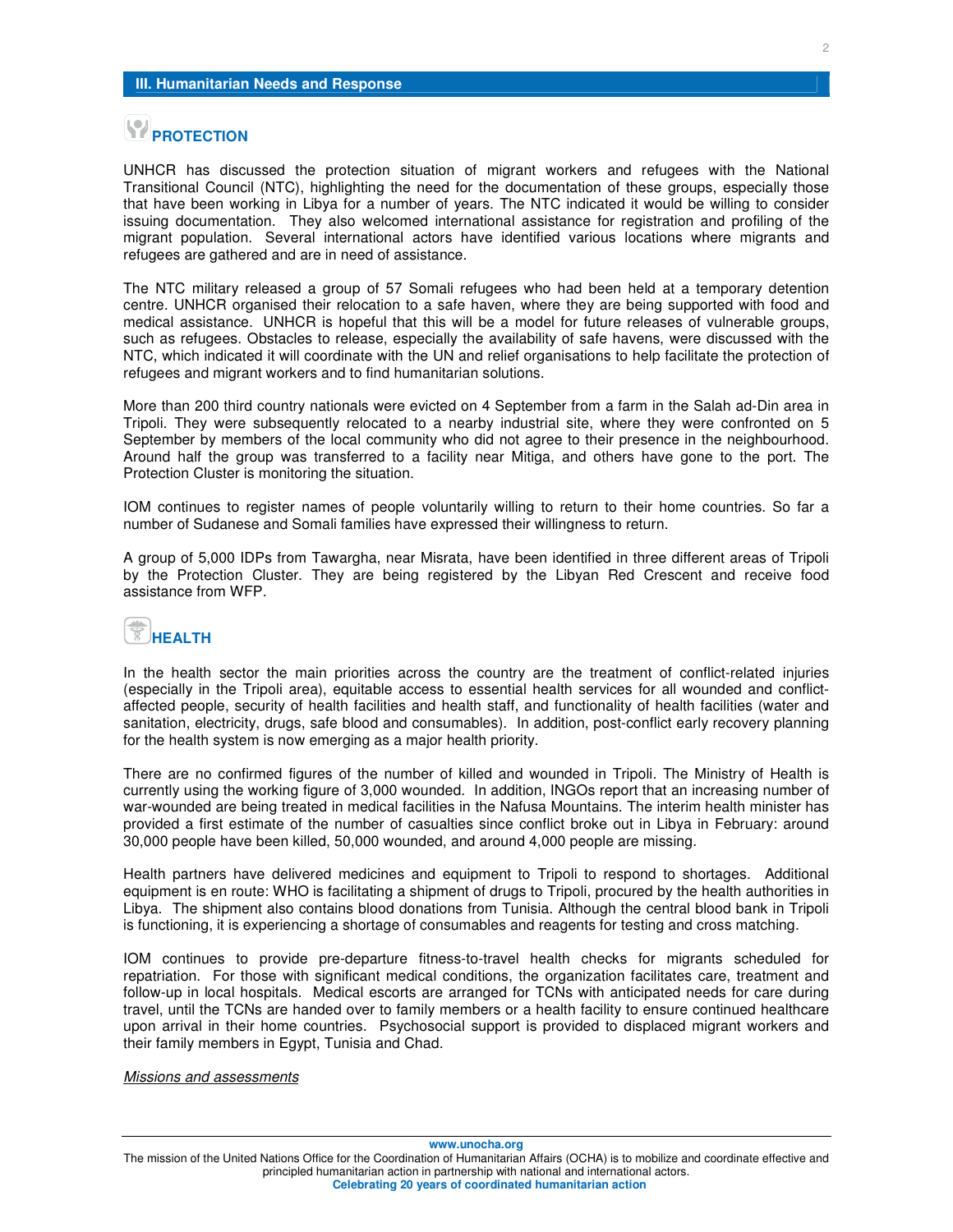Mercy Corps and the International Medical Corps (IMC) have carried out rapid assessments of hospitals in the Tripoli area. The assessments indicate that the public hospitals and major clinics in Tripoli are functioning, despite fuel shortages, insecurity, water shortages and human resources constraints. There are continued shortages of medical supplies across the city, in particular orthopedic equipment, oxygen and narcotic pain medications. Human resource needs include doctors, operating theatre nurses and hospital management. It is likely that these needs will decline as the security situation improves. The departure of foreign doctors and nurses continues to affect health services throughout Libya.

WHO carried out an assessment of the pharmaceutical supply chain in Ajdabiya. The city has two storage facilities, the central pharmacy ware house and the main hospital's own storage. Both facilities are receiving pharmaceuticals directly from the Benghazi Medical Warehouse. The central pharmacy warehouse, which serves 17 health facilities in the city, was badly damaged during the conflict and is in need of rapid repair and refurbishment. The health facilities in Ajdabiya are experiencing shortages of various medical supplies, including drugs for non-communicable diseases, antibiotics, consumables and vaccines.

# **FOOD SECURITY & LIVELIHOODS**

Since fighting intensified in mid-August, WFP has responded to a number of appeals for food assistance in several parts of Libya, particularly in Tripoli and the surrounding areas. People in greatest need of food support include internally displaced persons, returnees, migrants, refugees, and people in areas affected by interrupted trade and supply. Since the last week of August, WFP has distributed more than 1,400 MT of mixed food items, covering the needs of some 84,500 beneficiaries in Gharyan, Sabratha, Surman, Zuwara and Tripoli. The Food Security Cluster is responding to the urgent needs of people with specific protection concerns, including 800 migrants and refugees, as well as IDPs inside Tripoli (estimated to reach around 35,000).

WFP has received requests to support up to 400,000 people in Southern Libya and 200,000 in Gharyan (Nafusa Mountains) and surrounding villages. The Cluster anticipates that there will be food assistance needs in Bani Walid and Sirte, where fighting is ongoing. WFP has started to preposition food to be ready to respond. Further assessment information is required to build a more accurate picture of the needs for food and livelihood support throughout the country.

At present, limited liquidity continues to affect people's ability to buy food resources. However, despite cash shortages, the commercial food sector in the main towns and cities in Libya has proved to be resilient.

In Benghazi, the banking system is progressively improving. Salaries, including all backlogs, have been paid. According to monitoring information, food prices are going down and the private sector is capable of responding to the basic needs. The market has returned to normal, with the majority of items available in the shops, including luxury items. WFP is currently monitoring the food distribution conducted through the Zakat (charity) system, covering 7,000 of the most vulnerable people.

During the inter-agency mission to Ajdabiya on 5 September, food shops were largely open and well stocked, with a re-established supply chain from Egypt and local farms. Prices, in general, have stabilized with periodic fluctuation for some commodities. The population is still receiving fixed allotments of 200 Libyan Dinars from their bank accounts per week. Those, who were not able to continue to work due to infrastructure damage, are receiving an allowance of 500 Libyan Dinar per month to cover their basic household needs. No further need to continue food distribution on a large scale was found, though there may be food assistance needs for specific groups, which will be handled on an individual basis.

# **WATER SANITATION & HYGIENE (WASH)**

The NTC and water authorities have confirmed that water from wells in southern Libya is reaching Tripoli. As a result 90 percent of all tap water has been re-established. ACTED and the Boy Scouts are mapping information on access to water (domestic and drinking) and WASH issues in Tripoli.

UNICEF has procured three tons of liquefied gas chlorine, which will disinfect tap water in Tripoli for one week. This was requested by the Great Man-made River Authority (GMRA), whose offices were looted and consequently did not have the capacity to procure supplies. There is an urgent need for water quality surveillance, including the provision of chlorine testers to the GMRA, as well as water quality equipment and consumables.

**www.unocha.org** 

The mission of the United Nations Office for the Coordination of Humanitarian Affairs (OCHA) is to mobilize and coordinate effective and principled humanitarian action in partnership with national and international actors. **Celebrating 20 years of coordinated humanitarian action**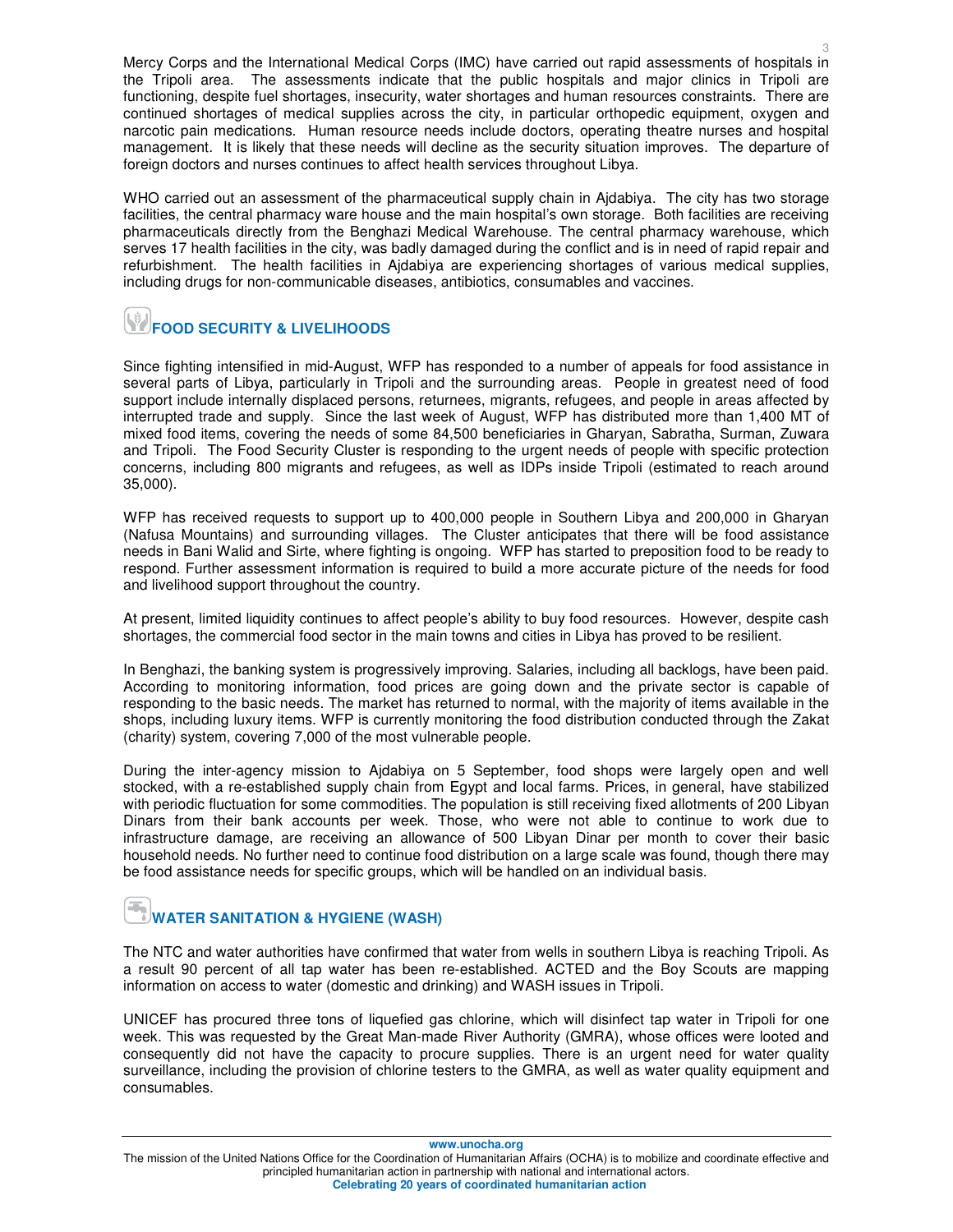Although the availability of bottled water in the market is improving (eight out of 25 bottled water companies have resumed production) there remains a problem in many parts of the town. Bottled water companies are producing at about 50 per cent of pre-conflict levels. However, their capacity to increase is limited due to their inability to procure inputs. In the last 11 days of bottled water distribution, hundreds of volunteers have distributed around 3.3 million litres of bottled water through the mosque network. For example, on 7 September, around 400,000 litres of bottled water were distributed to about 130,000 people. This quantity will be sufficient for 2 days drinking and cooking needs.

UNICEF, the NTC, and the port authorities have agreed to keep a contingency stock of about 1 million litres (sufficient for 330,000 persons for 2 days) for Tripoli and other towns. Currently, UNICEF has 180 containers of bottled water (3.2 million litres) in the port which can be dispatched to other areas that may require water (e.g. Sirte), provided security and logistical conditions allow for distribution. An additional 150 containers can be made available in the middle of September.

Sirte has been without tap water for the last 3-5 days, and there are reports of water shortages in Sabha (southern Libya). There is no confirmed information about the water situation in Bani Walid. Brega (population 20,000) has reportedly been without water, electricity and gas for over 40 days, many of the inhabitants have been displaced to Ajdabiya as a result. The WASH Cluster has been unable to independently verify this information.

In Misrata, Benghazi and eastern areas the water situation is reported to be adequate; however, the desalination plants will run out of chemicals before the end of September.

# **LOGISTICS**

The Logistics Cluster, under the leadership of WFP, is active in Tripoli and has provided support to the WASH Cluster in procuring and delivering bottled water to the city. It has also ensured the delivery, by sea and land, of food and other basic items to Tripoli and surrounding towns, and to Misrata, Zlitan and the Nafusa Mountains.

UNHAS continues to offer air passenger transport services. As of 11 September, flights will commence connecting Djerba, Malta, Tripoli and Benghazi. Further details about accessing these services and the latest schedule are available at http://www.logcluster.org/ops/lby11a/unhas-schedule-and-forms. The limit for personal luggage is 20kg. Additional cargo may be requested by filling out the Service Request Form.

The Cluster is providing free bonded storage in Malta Freeport for transit cargo. For more information about this service, please contact northafrica.cargo@logcluster.org.

For general information about the Logistics Cluster, including on warehousing and transport services (air, sea and road), please visit: http://www.logcluster.org/ops/lby11a

### **IV. Coordination**

The coordination meeting schedule in Zarzis has been revised following the departure to Tripoli of a number of UN agency staff and cluster participants and a new meeting schedule is being prepared for Tripoli. The coordination meeting schedules for Benghazi and Zarzis, and Cluster and Humanitarian Country Team (HCT) contact lists, are available at http://libya.humanitarianresponse.info/.

OCHA Libya is producing a daily humanitarian media monitoring service. The service provides an overview of the Libya crisis as portrayed in the worldwide media, including: news agencies, newspapers, Arab Satellite TV, websites, social media and press releases by humanitarian organisations. If you wish to subscribe to the media monitoring service, visit: http://bit.ly/jD4HDr.

All humanitarians working in Libya are strongly encouraged to subscribe to OCHA's mailing list, which is also used to produce a contact directory to support coordination in Libya. http://bit.ly/oiQrTr

**www.unocha.org** 

The mission of the United Nations Office for the Coordination of Humanitarian Affairs (OCHA) is to mobilize and coordinate effective and principled humanitarian action in partnership with national and international actors. **Celebrating 20 years of coordinated humanitarian action**